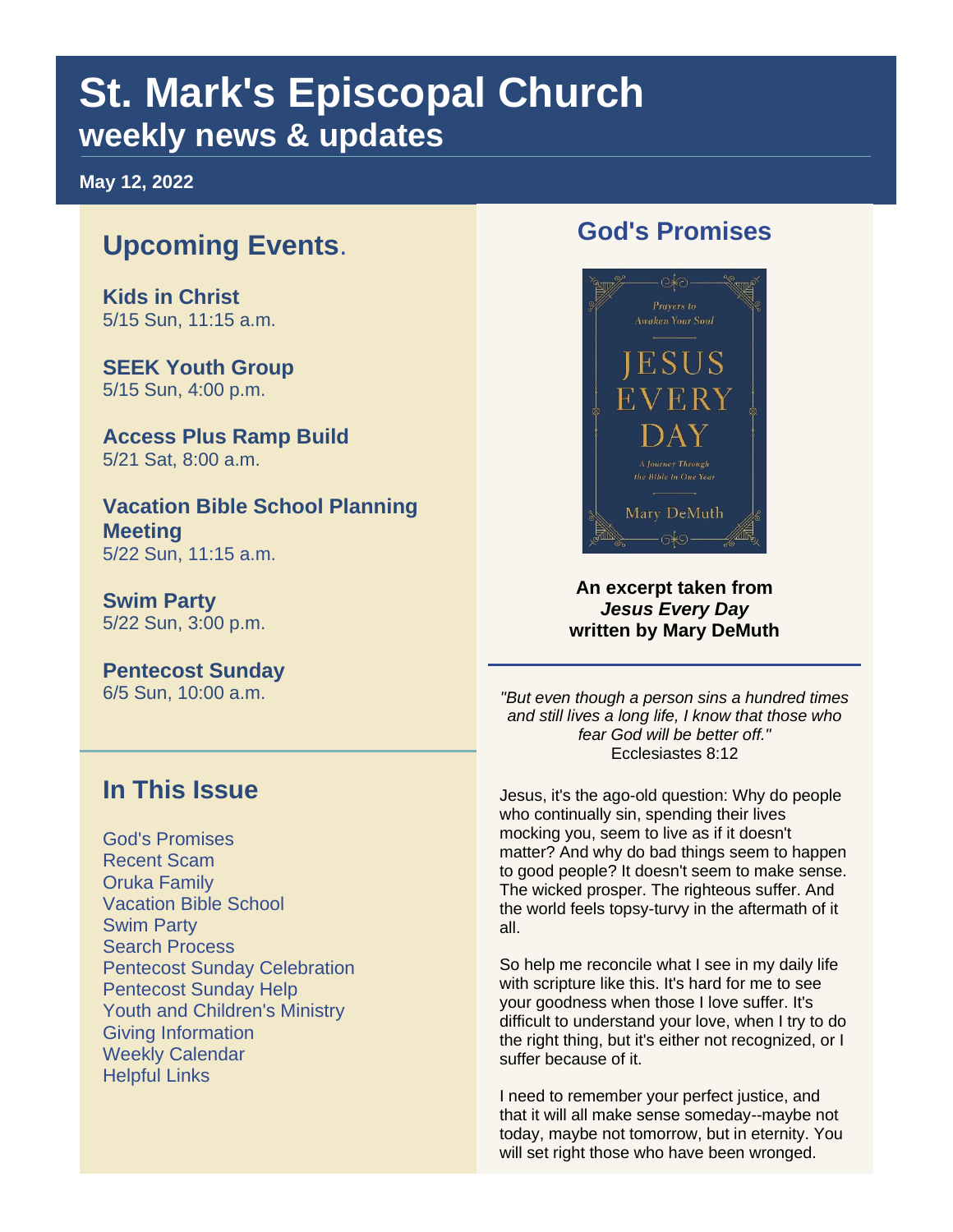#### **Sunday Worship Service:**

10:00 a.m.--Holy Eucharist--Sanctuary

**[Visit our website](https://r20.rs6.net/tn.jsp?f=001IxTnk1FlNrYfc4K1QRII4YRb20DtUsjKq4YcNO3R6r7NUrWUP9XQIcsImULokGIbrmhveSp3p-xYEigFQbumlZqxmt6hjC5Wju_MsskZWwv-GhKUBTC2w-xYrU3J1q0d4B5C2v0_eJKNUwjuRCOqkQ==&c=0YZ_WeqoJiC0tx2KGS8UmCbU-ZC8CPBcPNM34lQVddHowI_lLfRCjA==&ch=05SrjBM0kRSJldlM7bFlPVuqd72pnmF3FhYhPK-1ZVJUFIOkBdRC2A==)**

You will mete out justice in the most perfect way because you know every single angle of every single story. Help me to rest in that. I don't want to live with a vengeful heart, trying to bring justice when I don't have the whole story.

You are holy and righteous. You will judge fairly. I am thankful that my pain and the injustices I've suffered are held today in your hands. When I try to grab my pain back and fix my problems, remind me that you will take care of me. I simply need to trust. Amen.

#### **Seek God! Pray! Give it ALL to Him!**

#### **Recent Scam**

# **Scam Alert**

An email was sent Monday to let you know about a scam that was received via a text message by several of our parishioners. Once a response was sent, the sender requested that they purchase gift cards. This is a different take on the email scam we experienced a couple of



years ago when the sender asked people to purchase gift cards on behalf of Fr. John.

Please know that Fr. Rick, a staff member or any other clergy, will not send a text or email requesting gift cards. This scam was especially sneaky because the sender didn't ask for the gift cards in the first text. It was designed to lure people in to responding. If you receive a message in any format requesting money or gift cards on behalf of someone in our church, be suspicious. Don't respond, and block the number. Also, please contact Judy, either at the church office (361) 994-0285, or call her cell phone number. It's in the directory.

Thank you to the Hartlaubs for letting us know about this one!

# **Oruka Family Update**

# **Oruka Family Addition**

A new little one has come into the Oruka family. Little Dawn was born Monday, May 2nd. She and her mom Jacinta are doing well.

We're going to do a non-shower baby shower for them. That means there won't actually be a "shower". Instead, we're going to collect gift cards to H.E.B. and Wal-Mart to give to them so they'll be able to buy exactly what they need. If you want to participate, you may bring a gift card Sunday and put it in the offering basket, or drop it off at the church office during the week.

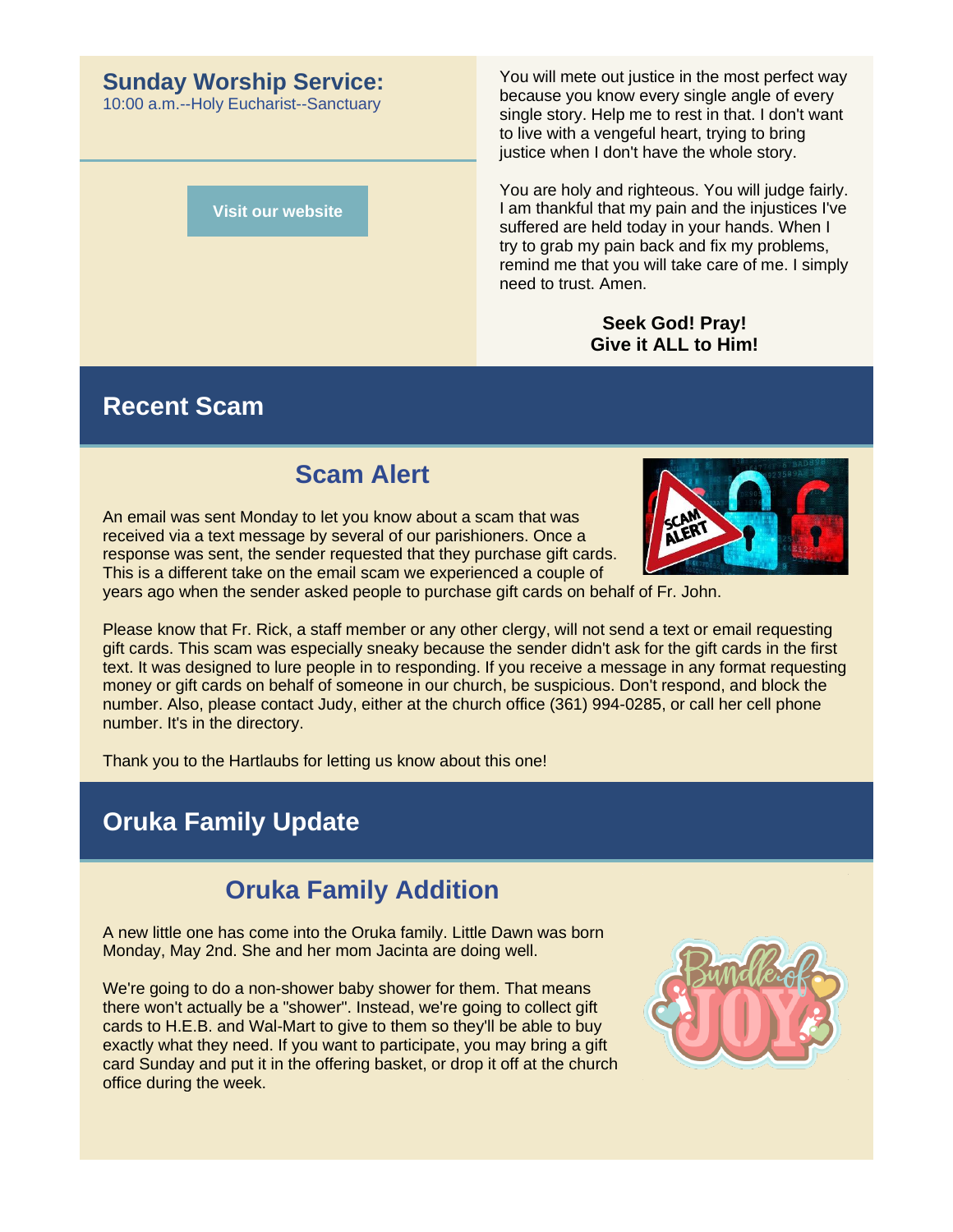#### **Ramp Build**

# **Access Plus Ramp Build Saturday, 5/21, 8:00 a.m. 4929 Cain Dr.**

If working with your hands and power tools appeals to you, consider joining Doug Wayland and his team to help build a ramp for a man named Richard. He will be blessed by having better access to his home, and you will be blessed because of your willingness to serve in this way.

Doug is always willing to train you if you've never built a ramp or worked with tools. He's a great teacher!

# **Vacation Bible School**

#### **VBS Planning Meeting Sunday, 5/22**

Youth and adults: do you want to have an "aus-some" time bringing an exciting four days of fun, learning, and spiritual growth to our children? Stay after church on Sunday, May 22, to see where you can help! There's something for everyone!

**Swim Party**

#### **All Are Invited to a Swim Party Wandel House, 44 Hewit Sunday, 5/22, 3:00-6:00 p.m.**

To celebrate the end of the school year and the beginning of summer, John and Molly Wandel are opening their home up for a swim party for the entire parish. There will be games, snacks, fun in the pool, and fellowship.



Bring a towel, if you want to swim, and a snack to share.

It will be such a fun afternoon!



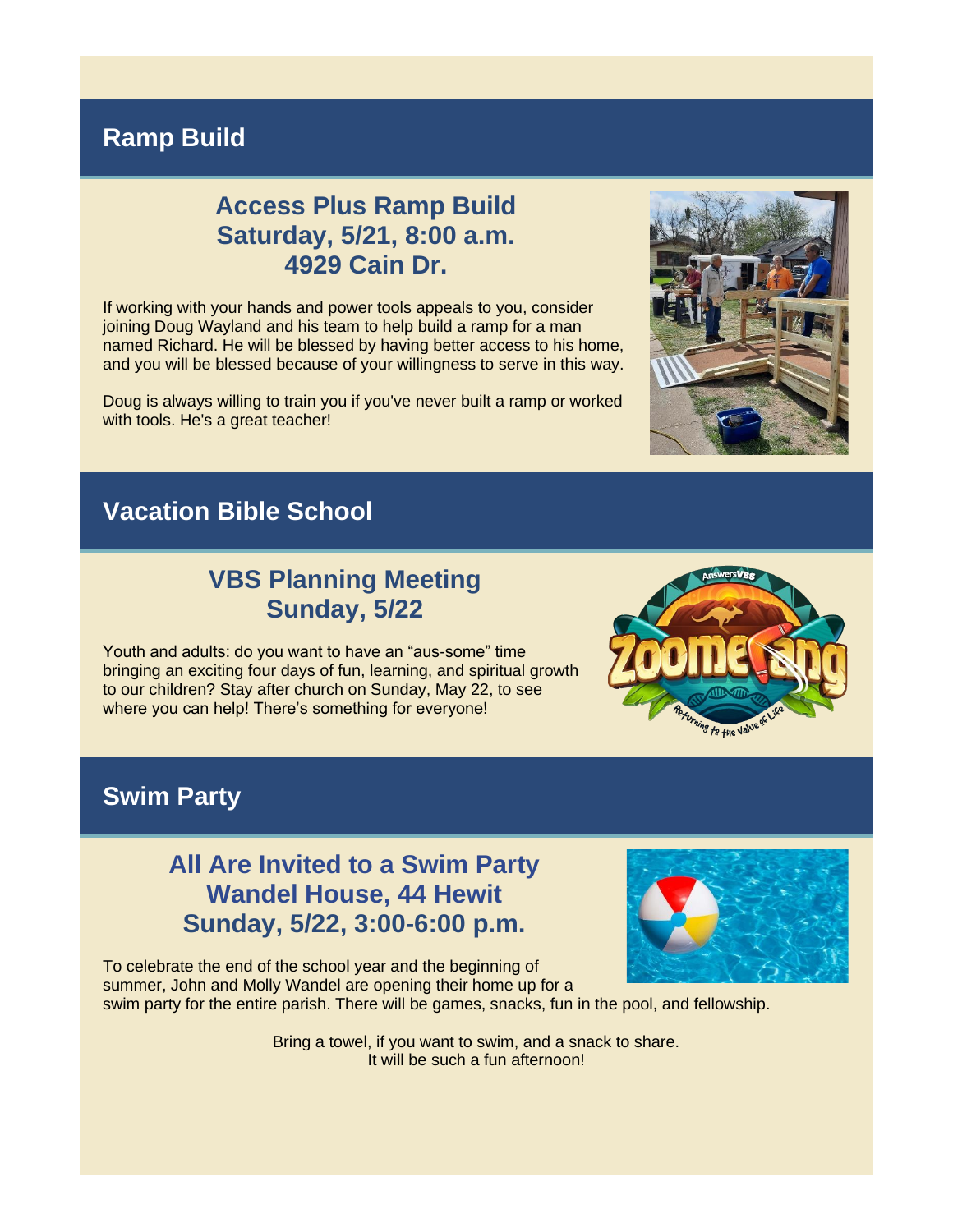# **Search Process**

Dear St. Mark's Faithful,

We're making progress and moving forward in our search process; thank you for your continued prayers.



Thank you, John d

**Scripture for the week:**

2 Corinthians 1:3-7

Praise be to the God and Father of our Lord Jesus Christ, the Father of compassion and the God of all comfort, who comforts us in all our troubles, so that we can comfort those in any trouble with the comfort we ourselves receive from God. For just as we share abundantly in the sufferings of Christ, so also our comfort abounds through Christ. If we are distressed, it is for your comfort and salvation; if we are comforted, it is for your comfort, which produces in you patient endurance of the same sufferings we suffer.And our hope for you is firm, because we know that just as you share in our sufferings, so also you share in our comfort.

Here is a list of useful links to use during the search process for our new rector: Parish Profile on St. Mark's **[website](https://r20.rs6.net/tn.jsp?f=001IxTnk1FlNrYfc4K1QRII4YRb20DtUsjKq4YcNO3R6r7NUrWUP9XQIWL5_HipRC4vS0O4gtrGlm-CTxsGiZLR6X5GUH5ng_D9-VNixpkU_4LbXn5GMD5wzGN4OCejTMnzrv6A9kFuyItapfJzkqaHT1HuCMtH3DC7GkcMcYIOq8E=&c=0YZ_WeqoJiC0tx2KGS8UmCbU-ZC8CPBcPNM34lQVddHowI_lLfRCjA==&ch=05SrjBM0kRSJldlM7bFlPVuqd72pnmF3FhYhPK-1ZVJUFIOkBdRC2A==)** Diocese of West Texas website **[churches in transition](https://r20.rs6.net/tn.jsp?f=001IxTnk1FlNrYfc4K1QRII4YRb20DtUsjKq4YcNO3R6r7NUrWUP9XQIYVdLcI4dDL1wcIrROO5ln_SmcPyZgVBDcCoXmUZ6wsgZjMA7FyAOxFYDc_Z4EpvEtG9mkOWHOpJutgkroCCLXlcQM7PyuQEMpH40ACq4iew3lXkUyEAO1iAflgIADkZQnZmvxVzKNlCaCYtBl6FSWq1QfgMS5mE0wE4iyZUI9PcHFj8lXOtD9g=&c=0YZ_WeqoJiC0tx2KGS8UmCbU-ZC8CPBcPNM34lQVddHowI_lLfRCjA==&ch=05SrjBM0kRSJldlM7bFlPVuqd72pnmF3FhYhPK-1ZVJUFIOkBdRC2A==)** Prayers during the search process: **[prayers](https://r20.rs6.net/tn.jsp?f=001IxTnk1FlNrYfc4K1QRII4YRb20DtUsjKq4YcNO3R6r7NUrWUP9XQIWL5_HipRC4v8gg5APcWy8pIBbHy_oXzfqP6tyPUH_-mZviFJWT0Ic7Pj8EHCe12Qc3OjS2yLWka5a4ZU8D9kT9AZcGA9PyZrIccInze66eSnEVZD9Kgqjy02uNt4vcRoaqCAUR_8sSbKHMCE1JD2GY-F_LdWkf_lZwM8n55KjEsD4jG_Y3KLrE=&c=0YZ_WeqoJiC0tx2KGS8UmCbU-ZC8CPBcPNM34lQVddHowI_lLfRCjA==&ch=05SrjBM0kRSJldlM7bFlPVuqd72pnmF3FhYhPK-1ZVJUFIOkBdRC2A==)**

#### **Pentecost Sunday Celebration**

# **Pentecost Sunday June 5th**

Our tradition has been that everyone wear red on Pentecost Sunday. We also celebrate by having cake topped with strawberries and whipped cream during coffee hour.



Please consider bringing a pint of fresh, cut, and sugared strawberries that Sunday to be used to top the cake. We could use your help.

And don't forget to wear something red!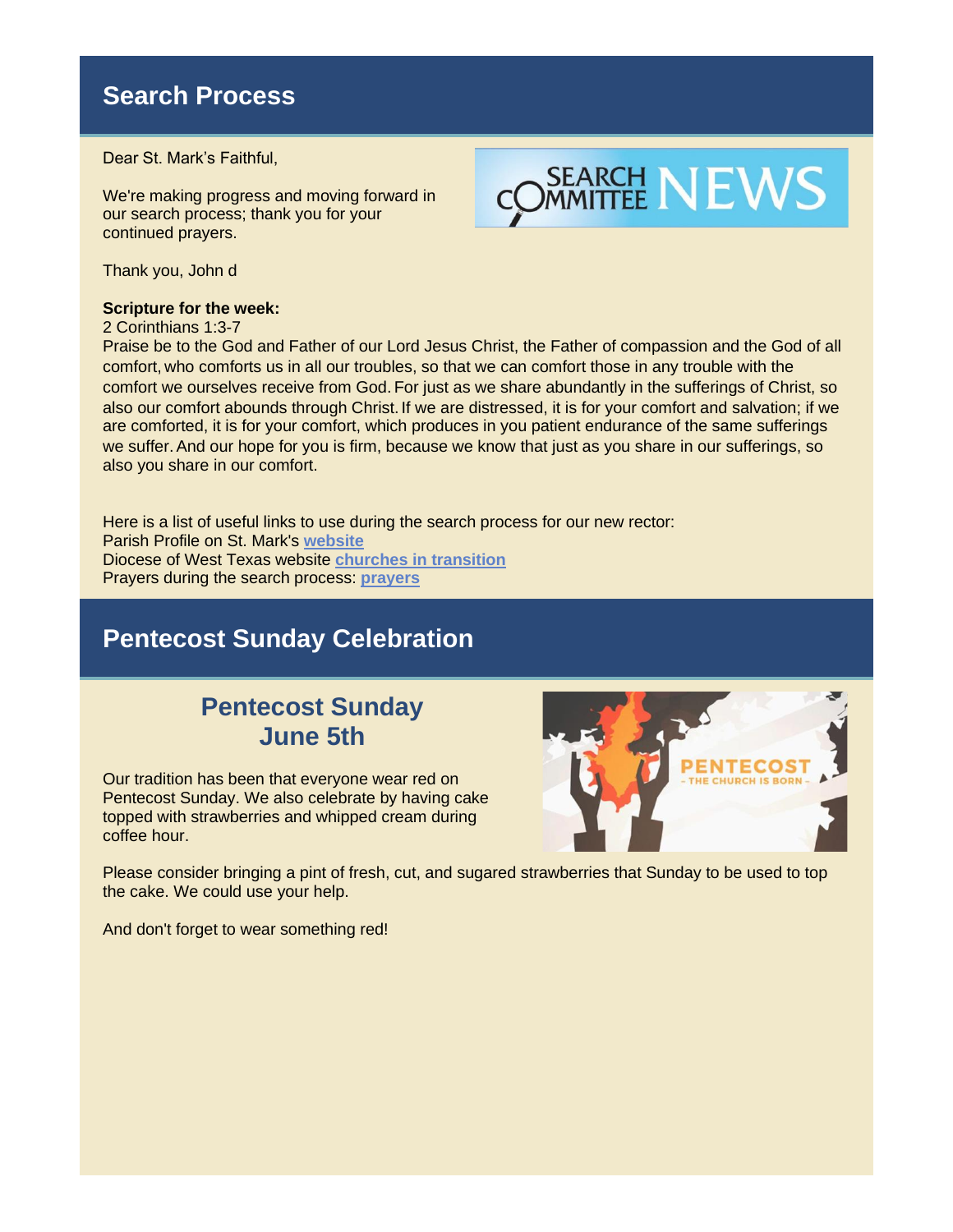# **Pentecost Sunday Help**

# **Can You Speak a Foreign Language?**

If you can speak a foreign language and would be willing to help with the Pentecost Sunday service on June 5th, please let Judy know at (361) 994-0285 or **[judy@stmarkscc.org](mailto:judy@stmarkscc.org)**. She'll give you the details.



# **Youth and Children's Ministry**

# **SEEK Youth Group and Kids in Christ**



#### **Kids in Christ**

Be ready for a trip down under this summer to explore the value and wonder of life at Zoomerang Vacation Bible School. More information coming soon!

Just a Reminder! Kids in Christ will have their last regular meeting until fall this Sunday, May 15th, after the service.



Youth group will meet this Sunday, May 15th, at 4:00 p.m. in the fellowship hall for Bible study, snacks, and fun. Maybe we'll even have some singing now that our guitarist is back. Your friends are always invited. Also, plan to come to the Wandel house from 3-6 on Sunday, May 22nd, for the swim party!

Feel free to text prayers requests in our group chat or to Mrs. Molly anytime.



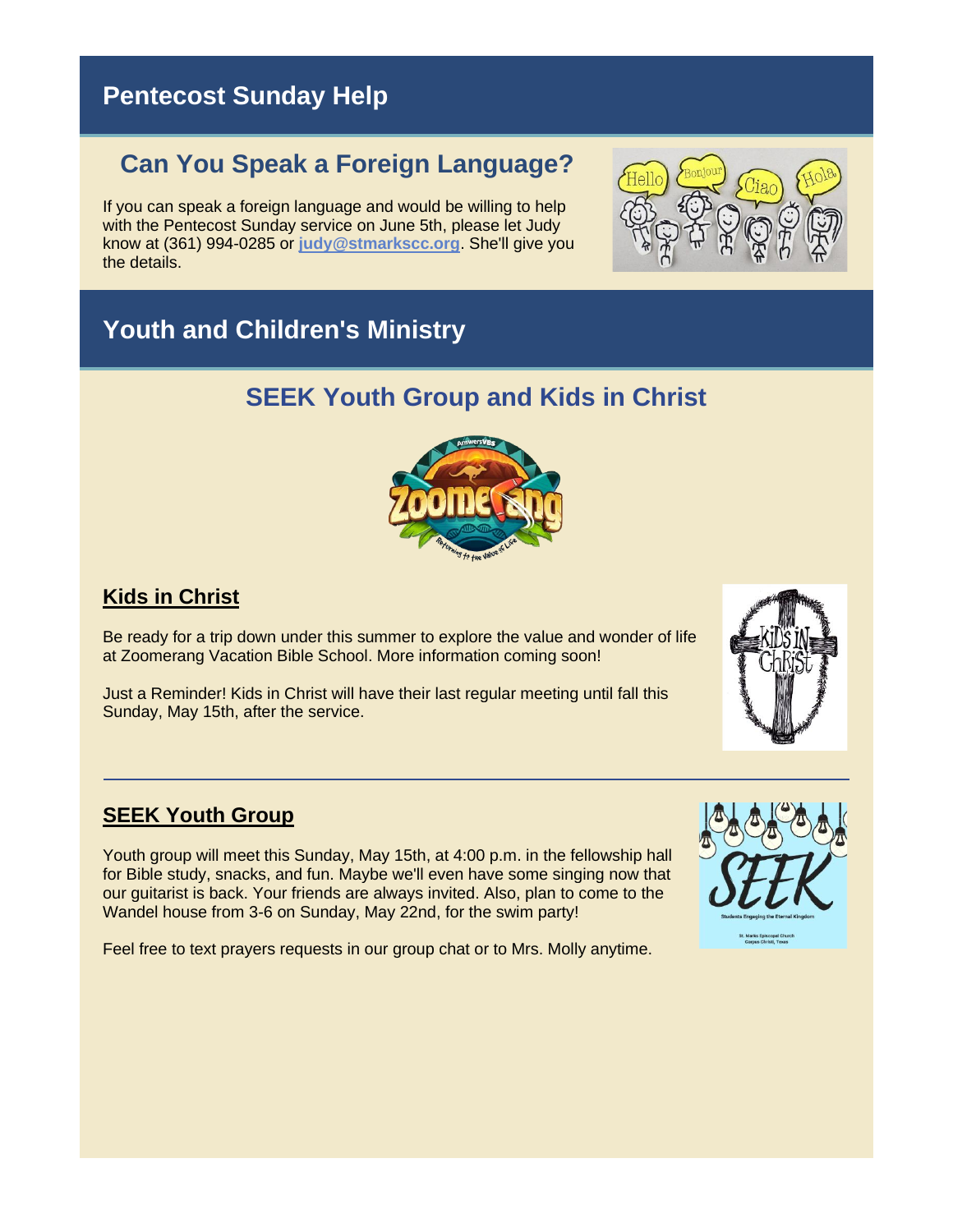### **Ways to Support God's Kingdom through St. Mark's**

#### **THANK YOU TO ALL WHO SUPPORT ST. MARK'S CHURCH!**

Is the Lord blessing you? Are you grateful for what He has done in your life? Remember His Church. Though we have experienced limitations for worshiping together, we still have ministries to support and salaries and bills to pay. Give out of faith, thanksgiving, and generosity, and never out of guilt. If you are blessed to be able to give, here are the four ways to do that:



• Online through our website. There is a blue "Giving" button at the bottom of each page.

Just click on that and it will take you to our online EGiving page. You will need to set up a user profile, and then you can set up a one-time gift or recurring gifts. You can also give through the **["Donate to St. Mark's"](https://r20.rs6.net/tn.jsp?f=001IxTnk1FlNrYfc4K1QRII4YRb20DtUsjKq4YcNO3R6r7NUrWUP9XQIWGBOxo_G1JmBf19LQe1lzRMxLhz8dJmjlFHylXv5DSGFqMflZHmWq3HrarKupFonJomTMxabu42rnwkc0T97Wdr20x5yOpxUdGyXm7zz2RyEtqgSlQPyNLf6dBgfyiq4osiuS8nPs_e5z5JZgVHPmxznkvW4UNgdOwp41NiFQ7TN2_X71LaO0c1A2VGVaXoPLC6n8mN_ejXFyylbBTU_D2pC9EWfid1i_qPe9LeSpWq95hzIcqBs5VsMvvQB20P92UV96s0z91ADuM6CfJCzkcOzICj2iP9MZ50-cXqG-cA7ReP24BIQ_M=&c=0YZ_WeqoJiC0tx2KGS8UmCbU-ZC8CPBcPNM34lQVddHowI_lLfRCjA==&ch=05SrjBM0kRSJldlM7bFlPVuqd72pnmF3FhYhPK-1ZVJUFIOkBdRC2A==)** link.

- **NEW APP**----Through your cell phone using the app, Vanco Mobile. To get the app, go to the app store and search for "Vanco Mobile". The icon background is dark purple with a white circle and a purple letter "V" in the center. Download the app and follow the prompts. You can use it to set up a one-time gift or recurring gifts.
- Mail in your check to: St. Mark's Church, 2727 Airline Rd, CC, TX 78414. We have a drop-in mailbox that is locked at all times. We check the mail every day, so your check will be secure.
- Drop your check off at the church. Just put it in the locked mailbox to the left of the red doors at the fellowship hall.

#### **THANK YOU for helping spread the Kingdom through your continuing support of St. Mark's Church.**

#### **Weekly Calendar**

#### **Calendar & Ministry Schedule**

Here is the **[link](https://r20.rs6.net/tn.jsp?f=001IxTnk1FlNrYfc4K1QRII4YRb20DtUsjKq4YcNO3R6r7NUrWUP9XQIdpBmYQ8a47036x9iMga0KCooJS3a97z5yny47VwDwgo6lcofwsYAZiO-WG6PvRTdDd44i9zugMvdDK1tb3O-dUzOE7_webyUplx3_LDWc-U0V1GggANdYctRmMPGnyMUnpQryUAFPb2K-BhTDWtuDhcfTpjRLBpfL35RTS4fb7m_3GXK_OqkB0=&c=0YZ_WeqoJiC0tx2KGS8UmCbU-ZC8CPBcPNM34lQVddHowI_lLfRCjA==&ch=05SrjBM0kRSJldlM7bFlPVuqd72pnmF3FhYhPK-1ZVJUFIOkBdRC2A==)** to the May schedule for our ministries, which is still a work in progress. Please check each week to see if there are any changes.

#### **May 15 - Sunday**

10:00 a.m. - Holy Eucharist Service--Sanctuary 11:15 a.m. - Coffee Hour--Fellowship Hall 11:15 a.m. - Kids in Christ--Fellowship Hall 4:00 p.m. - SEEK Youth Group--Fellowship Hall